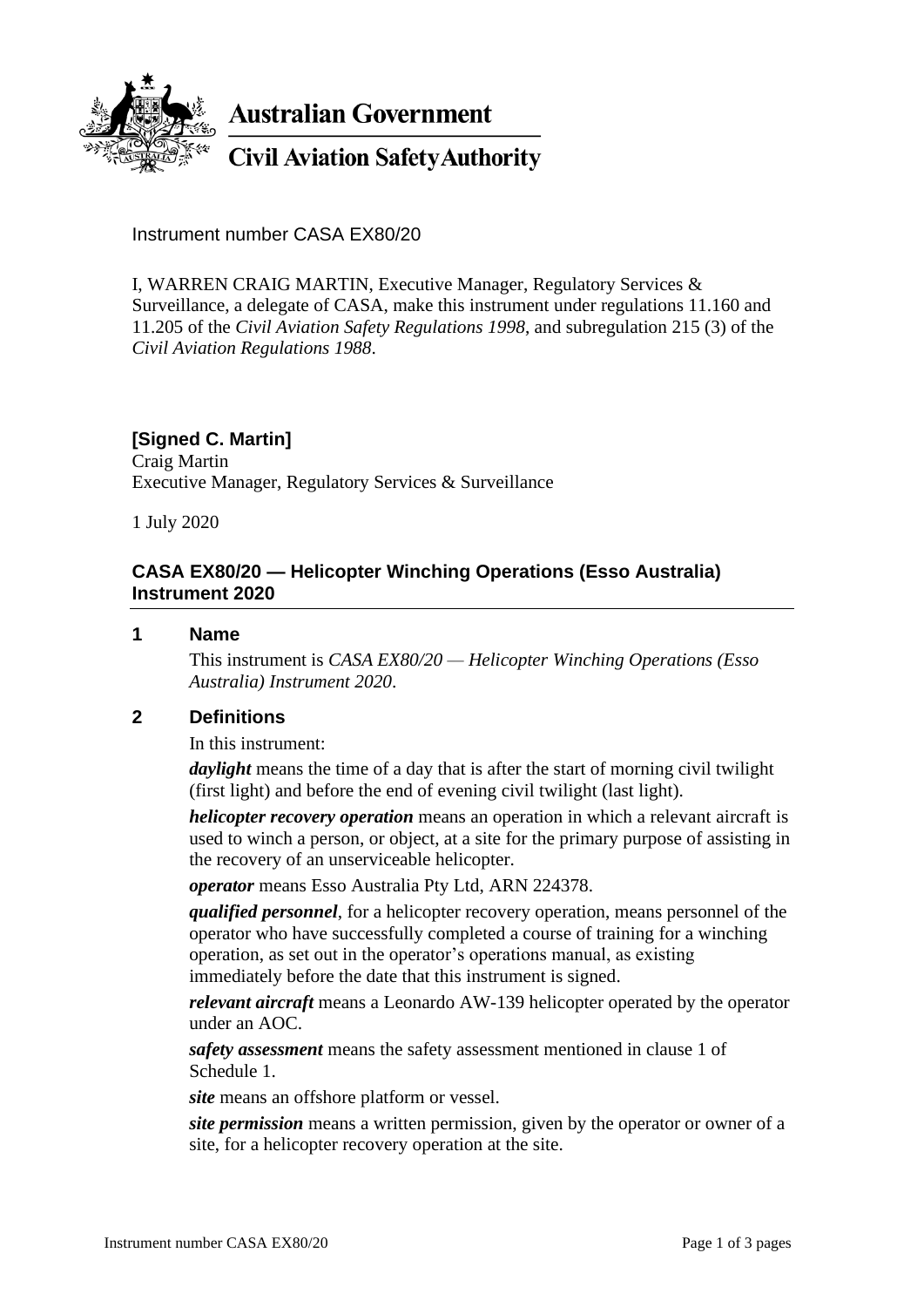# **3 Application**

This instrument applies in relation to a helicopter recovery operation conducted at a site by the operator with a relevant aircraft.

### **4 Exemption**

- (1) The operator, and pilot in command of the relevant aircraft, are exempt from compliance with paragraph 5.1 of Civil Aviation Order 29.11 to the extent necessary for the helicopter recovery operation.
- (2) The exemption is subject to the conditions mentioned in Schedule 1.

## **5 Direction**

For subregulation 215 (3) of CAR, the operator is directed to include in its operations manual:

- (a) details of any conditions on the site permission for the helicopter recovery operation at the site; and
- (b) instructions requiring its operations personnel to comply with the conditions on the site permission, to the extent permitted by law and this instrument.

### **6 Repeal**

This instrument is repealed at the end of 31 May 2023.

### **Schedule 1 Conditions**

- 1 Before commencing the helicopter recovery operation, the operator must ensure that the operator's chief pilot:
	- (a) has approved a written safety assessment for the operation that mentions, for the flight of the relevant aircraft:
		- (i) the place at which the flight is to commence; and
		- (ii) the place, or any alternative place, at which the flight is to end; and
	- (b) has given the operator a written approval, based on the safety assessment, for the operation.
- 2 Before commencing the helicopter recovery operation, the operator must:
	- (a) obtain a site permission for the operation at the site; and
	- (b) give a copy of the permission, including any conditions, to the pilot in command of the relevant aircraft.
- 3 During the helicopter recovery operation, the pilot in command of the relevant aircraft must ensure that the aircraft hovers wholly, or partially, over the site to the minimum extent necessary for the safe conduct of the operation.
- 4 During the helicopter recovery operation, the operator, and pilot in command of the relevant aircraft, must not allow a person to be winched unless the person:
	- (a) is required to assist in the operation; and
	- $(b)$  is:
		- (i) a member of the qualified personnel for the operation; or
		- (ii) a person, other than qualified personnel, who is accompanied by a rescue crew officer in accordance with clause 5.